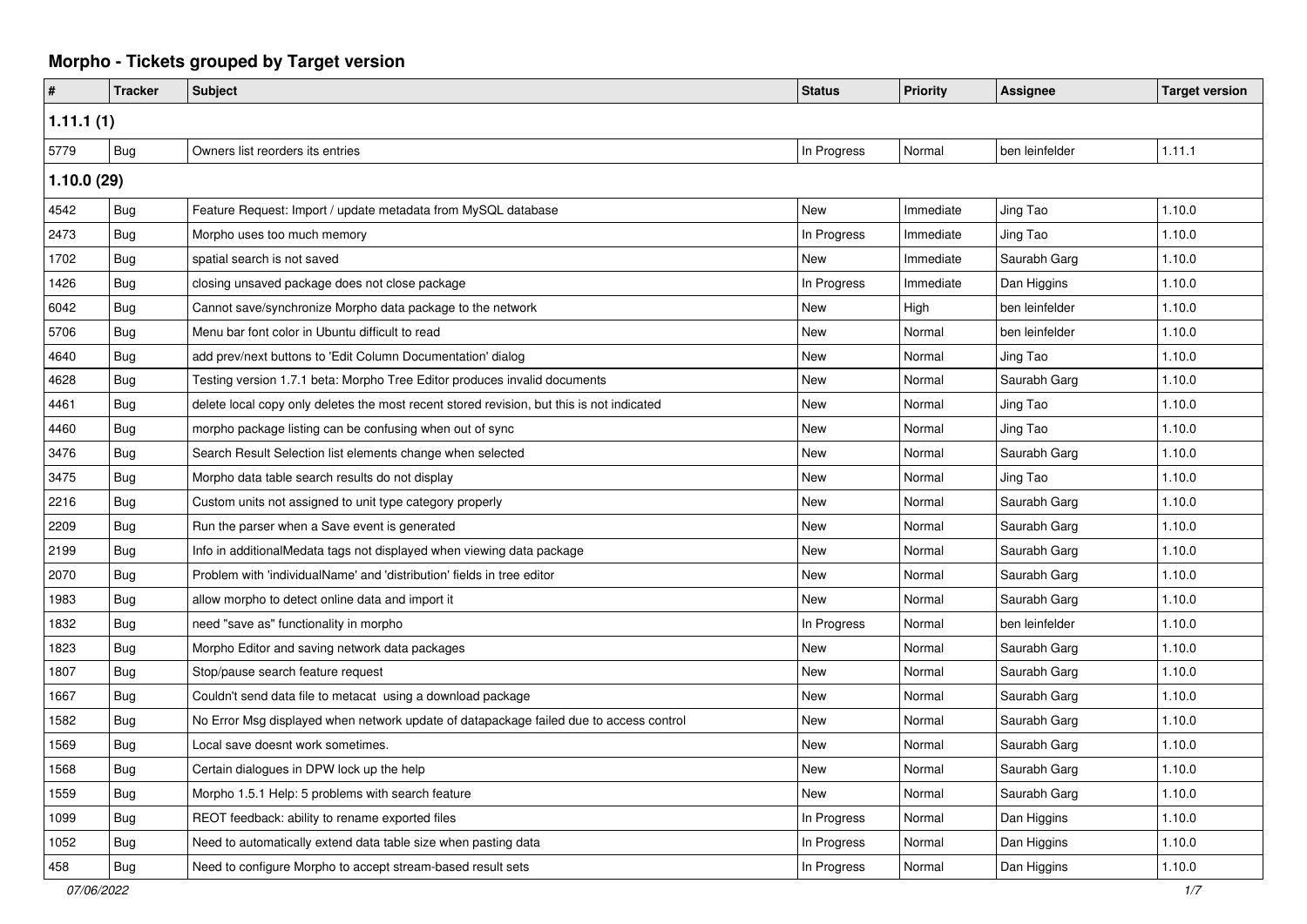| #         | <b>Tracker</b> | <b>Subject</b>                                                                               | <b>Status</b> | <b>Priority</b> | <b>Assignee</b> | <b>Target version</b> |  |
|-----------|----------------|----------------------------------------------------------------------------------------------|---------------|-----------------|-----------------|-----------------------|--|
| 4624      | Bug            | local/network status icons sometimes (inconsistently) incorrect                              | New           | Low             | Jing Tao        | 1.10.0                |  |
| 1.8.1(20) |                |                                                                                              |               |                 |                 |                       |  |
| 5118      | <b>Bug</b>     | export function error reporting                                                              | <b>New</b>    | Normal          | ben leinfelder  | 1.8.1                 |  |
| 4332      | Bug            | new features in canceling search                                                             | <b>New</b>    | Normal          | Jing Tao        | 1.8.1                 |  |
| 4099      | Bug            | In map viewer, provide reset button for zoom and coordinates                                 | <b>New</b>    | Normal          | Jing Tao        | 1.8.1                 |  |
| 3983      | Bug            | entering key-value pairs from a file is not user friendly                                    | <b>New</b>    | Normal          | Jing Tao        | 1.8.1                 |  |
| 3980      | Bug            | a user trying to synchronize an invalid package needs a user-friendly error message          | New           | Normal          | Jing Tao        | 1.8.1                 |  |
| 3945      | Bug            | tree-editor does not allow editing of non-referenced material following a referenced creator | <b>New</b>    | Normal          | Jing Tao        | 1.8.1                 |  |
| 3940      | Bug            | docid collisions, even if data packages have different scopes                                | <b>New</b>    | Normal          | Jing Tao        | 1.8.1                 |  |
| 3937      | Bug            | Login results in misleading error message when KNB is down                                   | <b>New</b>    | Normal          | Jing Tao        | 1.8.1                 |  |
| 3919      | Bug            | the 'tab' key should behave consistently when through form fields                            | <b>New</b>    | Normal          | Jing Tao        | 1.8.1                 |  |
| 3852      | Bug            | feature request - include the userId element in responsibleParty dialog boxes                | <b>New</b>    | Normal          | Jing Tao        | 1.8.1                 |  |
| 3759      | Bug            | more dialog boxes for editing and maintaining data packages                                  | <b>New</b>    | Normal          | Jing Tao        | 1.8.1                 |  |
| 3551      | Bug            | same screen presented to user before and after importing a data table                        | <b>New</b>    | Normal          | P. Anderson     | 1.8.1                 |  |
| 3111      | <b>Bug</b>     | Morpho can not display inline data                                                           | <b>New</b>    | Normal          | Jing Tao        | 1.8.1                 |  |
| 2851      | Bug            | Templating support for attribute entries                                                     | <b>New</b>    | Normal          | ben leinfelder  | 1.8.1                 |  |
| 2489      | Bug            | The Predefined list does not display the values                                              | In Progress   | Normal          | Jing Tao        | 1.8.1                 |  |
| 2463      | Bug            | Morpho can't delete or insert columns at right edge of tables with uneven record lengths     | <b>New</b>    | Normal          | Jing Tao        | 1.8.1                 |  |
| 2456      | Bug            | <b>Error Window Sizing</b>                                                                   | <b>New</b>    | Normal          | P. Anderson     | 1.8.1                 |  |
| 2411      | Bug            | physical element of dataTable element should be optional                                     | New           | Normal          | ben leinfelder  | 1.8.1                 |  |
| 2095      | Bug            | AbstractDataPackage - entity array not initialized automatically                             | New           | Normal          | P. Anderson     | 1.8.1                 |  |
| 1561      | Bug            | EML Attribute Page Editor doesn't handle some XML Schema attributes/elements correctly       | In Progress   | Normal          | Saurabh Garg    | 1.8.1                 |  |
| 1.9(73)   |                |                                                                                              |               |                 |                 |                       |  |
| 2980      | Bug            | pubDate is not created for citation use when a Morpho Dataset is submitted                   | <b>New</b>    | Immediate       | Jing Tao        | 1.9                   |  |
| 2213      | Bug            | 'Show all" Morpho editor handles coverage incorrectly depending on order                     | New           | Immediate       | Saurabh Garg    | 1.9                   |  |
| 2042      | Bug            | Failure when using dataTable, spatialRaster, and spatialVector in tree editor                | In Progress   | Immediate       | Saurabh Garg    | 1.9                   |  |
| 1381      | i Bug          | keyword set editor efficiency problems                                                       | In Progress   | Immediate       | Dan Higgins     | 1.9                   |  |
| 5242      | Bug            | Spatial search uses 'pathquery' not 'spatial_query' action                                   | New           | Normal          | ben leinfelder  | 1.9                   |  |
| 5103      | Bug            | Wizard screen to edit data entity name                                                       | New           | Normal          | ben leinfelder  | 1.9                   |  |
| 5063      | Bug            | Morpho Data Package Editor degrades when Editing Data Table Access                           | New           | Normal          | ben leinfelder  | 1.9                   |  |
| 4733      | Bug            | Checking the permission of the user before he/she saves a data package to metacat            | New           | Normal          | Jing Tao        | 1.9                   |  |
| 4703      | <b>Bug</b>     | Give user some notification when morpho finds nothing about thesaurus look up                | New           | Normal          | Jing Tao        | 1.9                   |  |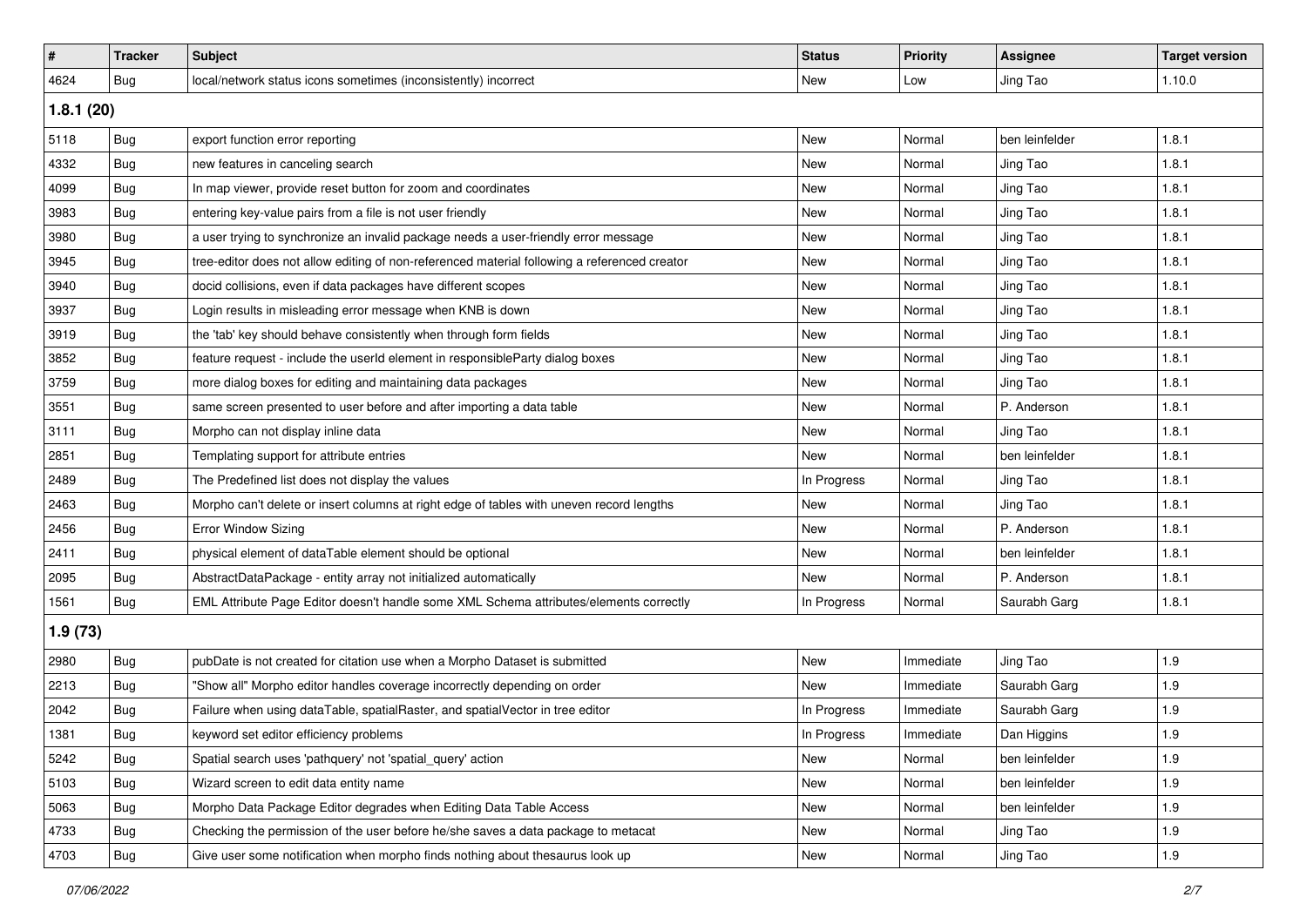| #    | <b>Tracker</b> | <b>Subject</b>                                                                            | <b>Status</b> | <b>Priority</b> | <b>Assignee</b> | <b>Target version</b> |
|------|----------------|-------------------------------------------------------------------------------------------|---------------|-----------------|-----------------|-----------------------|
| 4621 | Bug            | Allow sets of codes/definitions to be reused across data packages                         | New           | Normal          | Jing Tao        | 1.9                   |
| 4416 | Bug            | 1.7.0 - Geographic Coverage Sites List Should Record Tool Type                            | New           | Normal          | Jing Tao        | 1.9                   |
| 4098 | Bug            | Cancelling map viewer should reset zoom                                                   | New           | Normal          | Jing Tao        | 1.9                   |
| 4096 | Bug            | Must click tab twice to display metadata for table without read access                    | <b>New</b>    | Normal          | Jing Tao        | 1.9                   |
| 3979 | Bug            | File-> save has no response when a user tries to save an invalid doc                      | <b>New</b>    | Normal          | Jing Tao        | 1.9                   |
| 3897 | Bug            | Controlled vocabulary for Taxonomic Coverage                                              | New           | Normal          | ben leinfelder  | 1.9                   |
| 3872 | Bug            | opening a "previous version" and resaving locally wrote over the last most recent version | <b>New</b>    | Normal          | Jing Tao        | 1.9                   |
| 3458 | Bug            | Morpho will take long time to startup if the metacat host server is down                  | New           | Normal          | Jing Tao        | 1.9                   |
| 3323 | Bug            | Morpho has problem to handle special characters.                                          | New           | Normal          | ben leinfelder  | 1.9                   |
| 3171 | Bug            | Morpho install in Vista does not create a viewable sterr.log file                         | <b>New</b>    | Normal          | ben leinfelder  | 1.9                   |
| 3065 | Bug            | Unable to save dp using Morpho with Remote Desktop                                        | New           | Normal          | Jing Tao        | 1.9                   |
| 2855 | Bug            | Import MS Access feature has problems with read permission                                | <b>New</b>    | Normal          | P. Anderson     | 1.9                   |
| 2563 | Bug            | Multiple repeated delimiter info not saved                                                | <b>New</b>    | Normal          | P. Anderson     | 1.9                   |
| 2500 | Bug            | Tree Editor allows text in element-only elements                                          | <b>New</b>    | Normal          | P. Anderson     | 1.9                   |
| 2455 | Bug            | create table shouldn't have proprietary format as an option                               | <b>New</b>    | Normal          | P. Anderson     | 1.9                   |
| 2177 | Bug            | Local search does not search on data package ID                                           | New           | Normal          | Saurabh Garg    | 1.9                   |
| 2170 | Bug            | editor returns to different table than the one being edited after clicking ok             | <b>New</b>    | Normal          | Saurabh Garg    | 1.9                   |
| 2166 | Bug            | 1.6.0RC1: Saving to network when a previous version was deleted from network              | <b>New</b>    | Normal          | Saurabh Garg    | 1.9                   |
| 2151 | Bug            | Morpho readablity issue                                                                   | New           | Normal          | Saurabh Garg    | 1.9                   |
| 2093 | Bug            | Feature request: deleting saved searches                                                  | <b>New</b>    | Normal          | Saurabh Garg    | 1.9                   |
| 2053 | Bug            | 'Open" dialog repaint issues                                                              | New           | Normal          | Saurabh Garg    | 1.9                   |
| 1993 | Bug            | Can't expand width of column in text import wizard                                        | New           | Normal          | ben leinfelder  | 1.9                   |
| 1988 | Bug            | Re-visit terminology issues                                                               | <b>New</b>    | Normal          | Saurabh Garg    | 1.9                   |
| 1985 | Bug            | add morpho support for LSID identifiers                                                   | New           | Normal          | Saurabh Garg    | 1.9                   |
| 1825 | Bug            | Typos/redundancies in Named Regions list of Geo. Coverage                                 | New           | Normal          | Saurabh Garg    | 1.9                   |
| 1817 | Bug            | Citation screen in DPW feature request                                                    | <b>New</b>    | Normal          | Saurabh Garg    | 1.9                   |
| 1791 | Bug            | need ability to add data types other than dataTable (spatial)                             | In Progress   | Normal          | ben leinfelder  | 1.9                   |
| 1784 | <b>Bug</b>     | Place some information from user guide on Morpho download web page                        | New           | Normal          | Saurabh Garg    | 1.9                   |
| 1705 | Bug            | Message after "Export" should show dir nam                                                | New           | Normal          | ben leinfelder  | 1.9                   |
| 1672 | Bug            | Unable to edit online distribution url for multiple data objects                          | New           | Normal          | Saurabh Garg    | 1.9                   |
| 1669 | Bug            | Adding Project Information causes invalid eml 2 warning                                   | New           | Normal          | Saurabh Garg    | 1.9                   |
| 1657 | Bug            | Repeatable <online>, <inline> tags in tree editor</inline></online>                       | New           | Normal          | Saurabh Garg    | 1.9                   |
| 1656 | Bug            | <para> should be repeatable in Morpho tree editor</para>                                  | New           | Normal          | Saurabh Garg    | 1.9                   |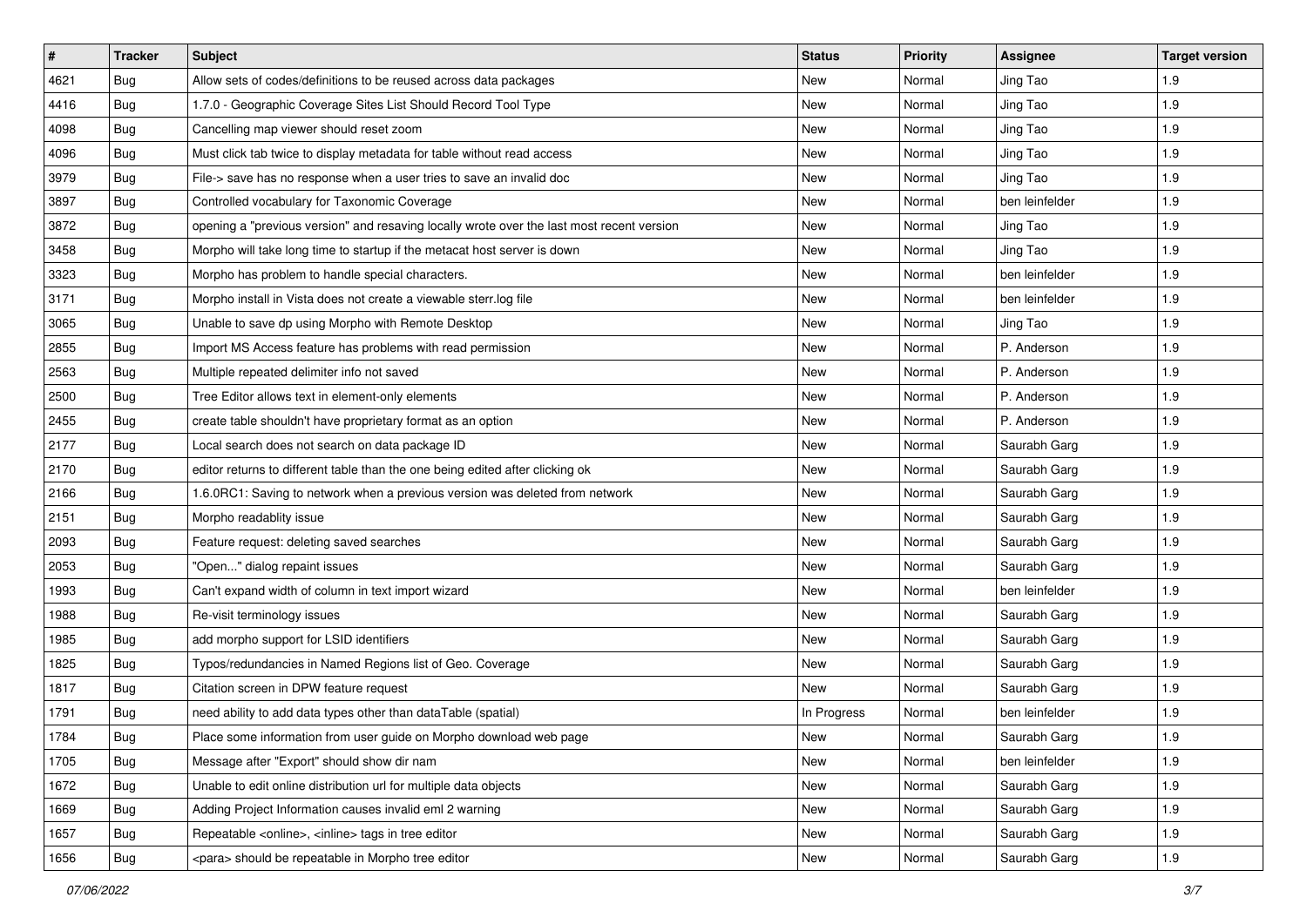| $\vert$ # | <b>Tracker</b> | <b>Subject</b>                                                                           | <b>Status</b> | <b>Priority</b> | Assignee           | <b>Target version</b> |
|-----------|----------------|------------------------------------------------------------------------------------------|---------------|-----------------|--------------------|-----------------------|
| 1600      | Bug            | Error in Geographic Page                                                                 | <b>New</b>    | Normal          | Saurabh Garg       | 1.9                   |
| 1593      | Bug            | Geographic Coverage Tool changes Types Entries                                           | <b>New</b>    | Normal          | Saurabh Garg       | 1.9                   |
| 1558      | Bug            | Morpho 1.5.1 Help: 6 general problems/suggestions                                        | New           | Normal          | Saurabh Garg       | 1.9                   |
| 1549      | Bug            | Problem with corrupt beta6 packages                                                      | <b>New</b>    | Normal          | Saurabh Garg       | 1.9                   |
| 1547      | Bug            | incorporate eml parser into Morpho                                                       | <b>New</b>    | Normal          | Saurabh Garg       | 1.9                   |
| 1522      | Bug            | Morpho Update                                                                            | In Progress   | Normal          | Dan Higgins        | 1.9                   |
| 1507      | Bug            | New Data Table Wizard: Definition of new Unit Type                                       | In Progress   | Normal          | Dan Higgins        | 1.9                   |
| 1497      | Bug            | dpw step 3 of 15 needs more clarity about internal categorization                        | In Progress   | Normal          | Dan Higgins        | 1.9                   |
| 1481      | <b>Bug</b>     | access list should support multiple selections in tree                                   | <b>New</b>    | Normal          | Saurabh Garg       | 1.9                   |
| 1480      | Bug            | need to display URL references to data where possible                                    | In Progress   | Normal          | Dan Higgins        | 1.9                   |
| 1472      | Bug            | Morpho buttons show up without borders in certain cases.                                 | New           | Normal          | ben leinfelder     | 1.9                   |
| 1287      | Bug            | Enable multiple movements of attribute lines in Data Information Screen / Attribute list | In Progress   | Normal          | Dan Higgins        | 1.9                   |
| 1283      | Bug            | Synchronizing the Local and Network metadata bases                                       | In Progress   | Normal          | Saurabh Garg       | 1.9                   |
| 1281      | Bug            | User does not see explicitly the local file folder where package is saved                | New           | Normal          | Saurabh Garg       | 1.9                   |
| 1261      | <b>Bug</b>     | Advanced Geographic Display System                                                       | In Progress   | Normal          | Dan Higgins        | 1.9                   |
| 1252      | Bug            | DataPackageWizard TextImport Performance problem                                         | <b>New</b>    | Normal          | Perumal Sambasivam | 1.9                   |
| 1097      | Bug            | REOT feedback: need to view 2 entities simultaneously from same pkg                      | In Progress   | Normal          | Dan Higgins        | 1.9                   |
| 1096      | Bug            | REOT feedback: display entity # and total # of entities near/on tabs                     | In Progress   | Normal          | Dan Higgins        | 1.9                   |
| 1095      | <b>Bug</b>     | REOT feedback: add toolbar buttons for data-editing, like in MS Ex**I                    | In Progress   | Normal          | Dan Higgins        | 1.9                   |
| 940       | Bug            | need large performance enhancements                                                      | In Progress   | Normal          | Dan Higgins        | 1.9                   |
| 667       | Bug            | enable column reordering                                                                 | In Progress   | Normal          | Dan Higgins        | 1.9                   |
| 657       | <b>Bug</b>     | rewrite code to add sample datapackage from jar file                                     | In Progress   | Normal          | Dan Higgins        | 1.9                   |
| 607       | Bug            | MetaViewer Focus Functionality                                                           | <b>New</b>    | Normal          | Saurabh Garg       | 1.9                   |
| 545       | Bug            | annotation capability for editing data                                                   | In Progress   | Normal          | Dan Higgins        | 1.9                   |
| 530       | Bug            | add spell checking support                                                               | In Progress   | Normal          | Dan Higgins        | 1.9                   |
| 509       | Bug            | HTTPProxy Firewall support needed                                                        | In Progress   | Normal          | Dan Higgins        | 1.9                   |
| 394       | Bug            | window positions need to be saved                                                        | In Progress   | Normal          | Dan Higgins        | 1.9                   |
| 307       | Bug            | package event handler to improve resultset refresh performance                           | In Progress   | Normal          | Matt Jones         | 1.9                   |
| 302       | Bug            | create metacat account from morpho profile dialog                                        | In Progress   | Normal          | Jing Tao           | 1.9                   |
| 205       | Bug            | cut/copy/paste                                                                           | In Progress   | Normal          | Dan Higgins        | 1.9                   |
| 570       | Bug            | convert editor/DocFrame to use MorphoFrame                                               | In Progress   | Low             | Matt Jones         | 1.9                   |

**2.0.0 (9)**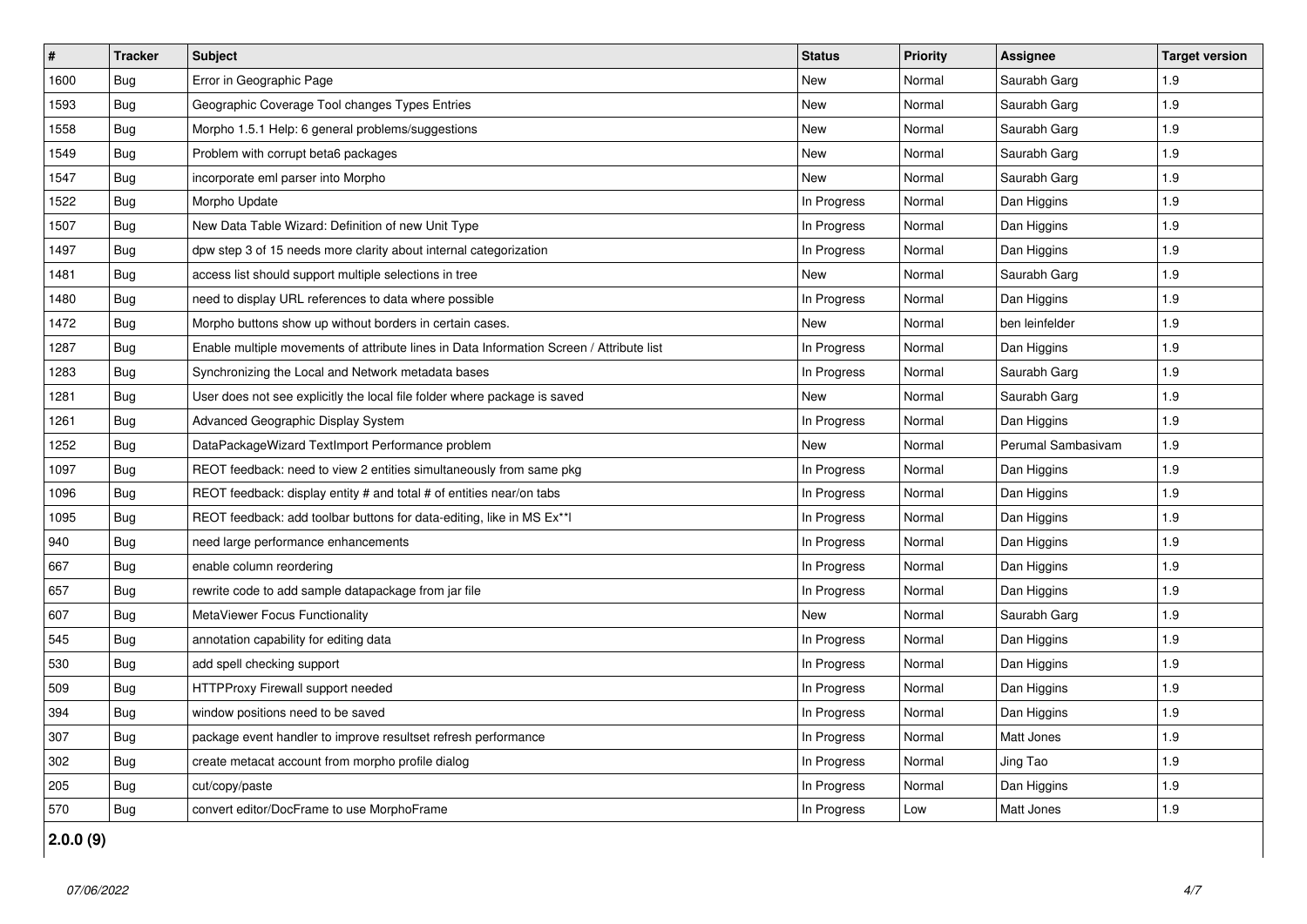| $\vert$ #     | <b>Tracker</b> | <b>Subject</b>                                                                     | <b>Status</b> | <b>Priority</b> | <b>Assignee</b>       | <b>Target version</b> |
|---------------|----------------|------------------------------------------------------------------------------------|---------------|-----------------|-----------------------|-----------------------|
| 5799          | <b>Bug</b>     | publish using DOI feature                                                          | New           | Immediate       | Jing Tao              | 2.0.0                 |
| 7175          | Bug            | The link for non-numeric attribute domains doesn't work on the exported eml file   | New           | Normal          |                       | 2.0.0                 |
| 6701          | Bug            | Entity descriptions can't be added outside wizard                                  | New           | Normal          | ben leinfelder        | 2.0.0                 |
| 6700          | Bug            | Pub date field                                                                     | <b>New</b>    | Normal          | ben leinfelder        | 2.0.0                 |
| 6112          | Bug            | Use .morpho when we release the morpho                                             | New           | Normal          | ben leinfelder        | 2.0.0                 |
| 5887          | Bug            | Handle the query result set which contains the revision chains of documents        | New           | Normal          | ben leinfelder        | 2.0.0                 |
| 5805          | Bug            | Local and Network revisions show at same time in search results                    | In Progress   | Normal          | ben leinfelder        | 2.0.0                 |
| 5736          | Bug            | Morpho DataONE refactor - tracker                                                  | <b>New</b>    | Normal          | ben leinfelder        | 2.0.0                 |
| 2852          | Bug            | Unable to delete a table that only includes the data file documentaion             | In Progress   | Normal          | ben leinfelder        | 2.0.0                 |
| 2.1.0(9)      |                |                                                                                    |               |                 |                       |                       |
| 6500          | Bug            | Give users ability to import certifates into Morpho easily                         | <b>New</b>    | Normal          |                       | 2.1.0                 |
| 6084          | Story          | Use SOLR query instead of pathquery                                                | New           | Normal          | Jing Tao              | 2.1.0                 |
| 5848          | Bug            | Ensure Morpho can edit EML contributed by DataUp                                   | New           | Normal          | ben leinfelder        | 2.1.0                 |
| 5823          | Bug            | Improve save-to-network performance                                                | New           | Normal          | Jing Tao              | 2.1.0                 |
| 5766          | Bug            | Include data identifier in EML (rather than ecogrid:// URL)                        | <b>New</b>    | Normal          | ben leinfelder        | 2.1.0                 |
| 5757          | Bug            | Add identifier scheme drop down to id conflict window                              | New           | Normal          | ben leinfelder        | 2.1.0                 |
| 5747          | Bug            | Open ORE documents locally                                                         | New           | Normal          | ben leinfelder        | 2.1.0                 |
| 5743          | Bug            | Include ORE identifier in search results                                           | New           | Normal          | ben leinfelder        | 2.1.0                 |
| 5735          | Bug            | Decide on primary package identifier                                               | New           | Normal          | ben leinfelder        | 2.1.0                 |
| Postpone (40) |                |                                                                                    |               |                 |                       |                       |
| 1651          | Bug            | Scale requests                                                                     | <b>New</b>    | Immediate       | Saurabh Garg          | Postpone              |
| 548           | Bug            | consolidate metadata editing systems in morpho                                     | In Progress   | Immediate       | <b>Matthew Brooke</b> | Postpone              |
| 5707          | Bug            | Auto-check for newer version of Morpho on start-up                                 | New           | Normal          | ben leinfelder        | Postpone              |
| 2465          | <b>Bug</b>     | new lines are displayed in the text boxes but do not show after text entries saved | New           | Normal          | ben leinfelder        | Postpone              |
| 1792          | <b>Bug</b>     | Can't print Intro to Metadata document                                             | New           | Normal          | Saurabh Garg          | Postpone              |
| 1783          | Bug            | Challenge of documenting dynamic data sets                                         | New           | Normal          | Saurabh Garg          | Postpone              |
| 1779          | <b>Bug</b>     | Changing "Look and Feel" in Morpho preferences doesn't change appearance of menus  | New           | Normal          | Saurabh Garg          | Postpone              |
| 1778          | Bug            | Network icons missing after synchronizing                                          | New           | Normal          | Saurabh Garg          | Postpone              |
| 1723          | Bug            | Feature requests offered by UNESCO visitor                                         | New           | Normal          | Saurabh Garg          | Postpone              |
| 1704          | <b>Bug</b>     | need additional operators for the spatial search                                   | New           | Normal          | Saurabh Garg          | Postpone              |
| 1639          | Bug            | ref to beta6 physical table left in morpho eml2 output                             | New           | Normal          | Saurabh Garg          | Postpone              |
| 1633          | <b>Bug</b>     | make morpho load metadata without loading data tables                              | New           | Normal          | Saurabh Garg          | Postpone              |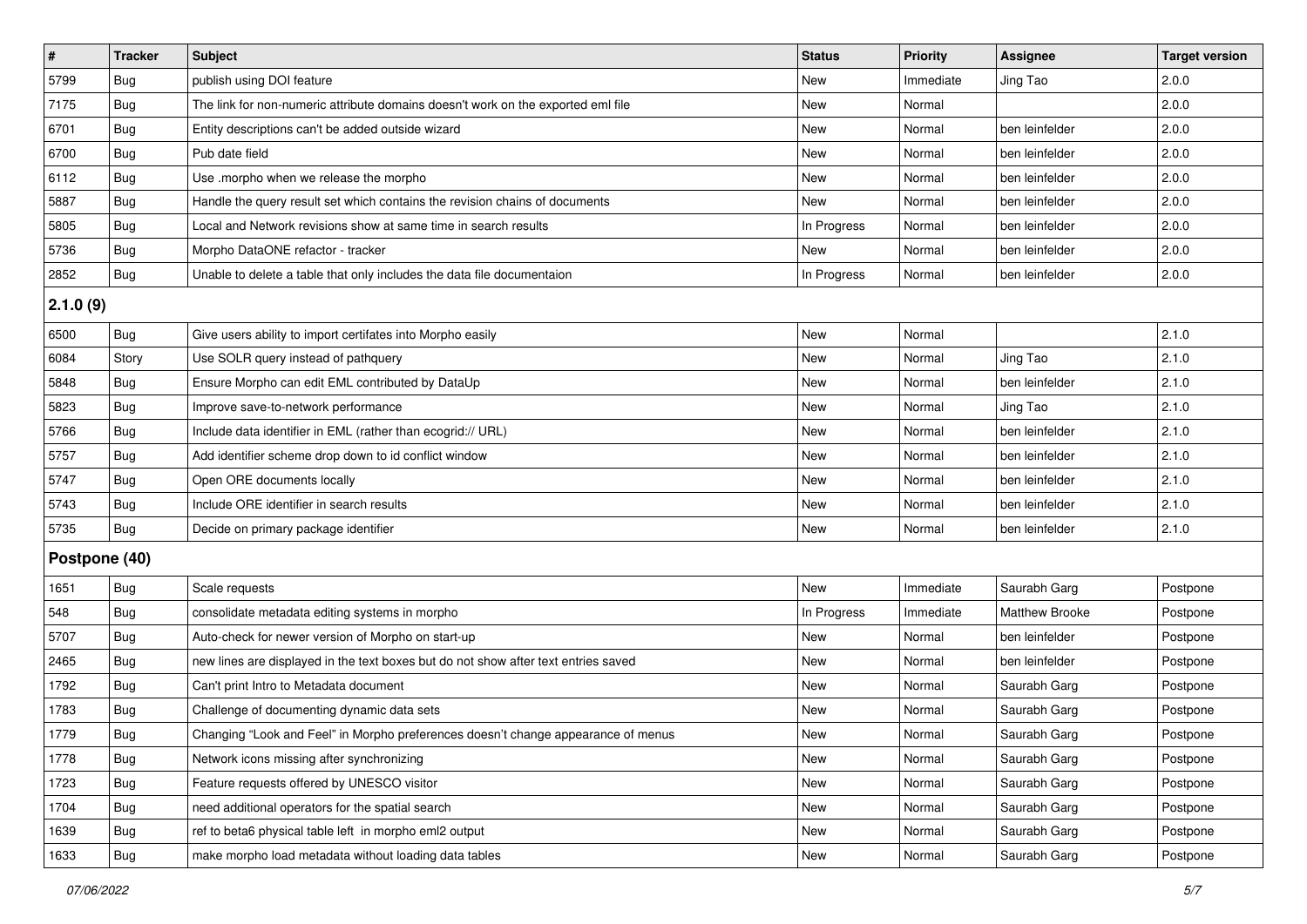| #    | <b>Tracker</b>          | <b>Subject</b>                                                                                                     | <b>Status</b> | <b>Priority</b> | Assignee              | <b>Target version</b> |
|------|-------------------------|--------------------------------------------------------------------------------------------------------------------|---------------|-----------------|-----------------------|-----------------------|
| 1621 | Bug                     | morpho defaults to <customunit></customunit> , invalid eml                                                         | New           | Normal          | Saurabh Garg          | Postpone              |
| 1574 | Bug                     | Morpho freezes, DPW child screens disappear                                                                        | New           | Normal          | Saurabh Garg          | Postpone              |
| 1573 | Bug                     | DPW allows email addresses with no @ symbol                                                                        | New           | Normal          | Saurabh Garg          | Postpone              |
| 1566 | Bug                     | recongizing time formats                                                                                           | New           | Normal          | Saurabh Garg          | Postpone              |
| 1550 | Bug                     | Missing images in eml doc in Morpho                                                                                | New           | Normal          | Saurabh Garg          | Postpone              |
| 1533 | Bug                     | Support for retrieving online data into Morpho                                                                     | New           | Normal          | Saurabh Garg          | Postpone              |
| 1496 | Bug                     | 'window" menu on main morpho screen does not list all open windows                                                 | In Progress   | Normal          | Dan Higgins           | Postpone              |
| 1460 | Bug                     | Ablity to use TemporalPage.java from attribute or entity level                                                     | In Progress   | Normal          | Dan Higgins           | Postpone              |
| 1358 | <b>Bug</b>              | How to handle multiple repeated delimiters                                                                         | In Progress   | Normal          | Dan Higgins           | Postpone              |
| 1282 | Bug                     | Suggest closing earlier data package windows when a new data package window is opened                              | New           | Normal          | Dan Higgins           | Postpone              |
| 1103 | Bug                     | REOT feedback: export and import for external data manipulation                                                    | In Progress   | Normal          | Dan Higgins           | Postpone              |
| 1102 | Bug                     | REOT feedback: change-log viewer for package versions                                                              | In Progress   | Normal          | Dan Higgins           | Postpone              |
| 1101 | Bug                     | REOT feedback: external changes to your packages                                                                   | In Progress   | Normal          | Dan Higgins           | Postpone              |
| 1100 | Bug                     | REOT feedback: ability to sort data by multiple columns simultaneously                                             | In Progress   | Normal          | Dan Higgins           | Postpone              |
| 664  | Bug                     | add keyboard shortcuts for menus                                                                                   | In Progress   | Normal          | Dan Higgins           | Postpone              |
| 660  | Bug                     | Change file/directory chooser action for "Export"                                                                  | In Progress   | Normal          | Dan Higgins           | Postpone              |
| 620  | Bug                     | Data Files with fixed width fields are not handled                                                                 | In Progress   | Normal          | Dan Higgins           | Postpone              |
| 574  | Bug                     | I--o--n--g timeout for unsuccessful network ping on Linux                                                          | In Progress   | Normal          | Dan Higgins           | Postpone              |
| 552  | Bug                     | graphs and summary stats from within morpho                                                                        | In Progress   | Normal          | Matt Jones            | Postpone              |
| 511  | Bug                     | Enhance Icons for morpho StatusBar                                                                                 | In Progress   | Normal          | <b>Matthew Brooke</b> | Postpone              |
| 460  | Bug                     | XML Editor should be better synched with Metacat & handle temp docs                                                | In Progress   | Normal          | Jing Tao              | Postpone              |
| 400  | Bug                     | need graphical view of sampling layout                                                                             | In Progress   | Normal          | Dan Higgins           | Postpone              |
| 360  | Bug                     | consolidate configuration information                                                                              | In Progress   | Normal          | Dan Higgins           | Postpone              |
| 306  | Bug                     | [RFE] folder views to organize data packages                                                                       | In Progress   | Normal          | Jing Tao              | Postpone              |
| 124  | Bug                     | batch display and printing of resultsets                                                                           | In Progress   | Normal          | Dan Higgins           | Postpone              |
| 1098 | Bug                     | REOT feedback: ability to freeze or lock columns while scrolling other columns sideways (like Excel split<br>pane) | In Progress   | Low             | Dan Higgins           | Postpone              |
| 531  | Bug                     | use itislib to check taxon name spelling                                                                           | New           | Low             | Saurabh Garg          | Postpone              |
| 326  | <b>Bug</b>              | Ability to repeat more than one field                                                                              | In Progress   | Low             | Dan Higgins           | Postpone              |
|      | <b>Unspecified (14)</b> |                                                                                                                    |               |                 |                       |                       |
| 5872 | Bug                     | Irregularities with access control                                                                                 | New           | Normal          | ben leinfelder        | Unspecified           |
| 5847 | <b>Bug</b>              | Morpho says that it will save the eml as eml 2.1.1, but it saved still as 2.0.1                                    | New           | Normal          | Jing Tao              | Unspecified           |
| 5845 | Bug                     | illegible fonts when remoting via X                                                                                | New           | Normal          | ben leinfelder        | Unspecified           |